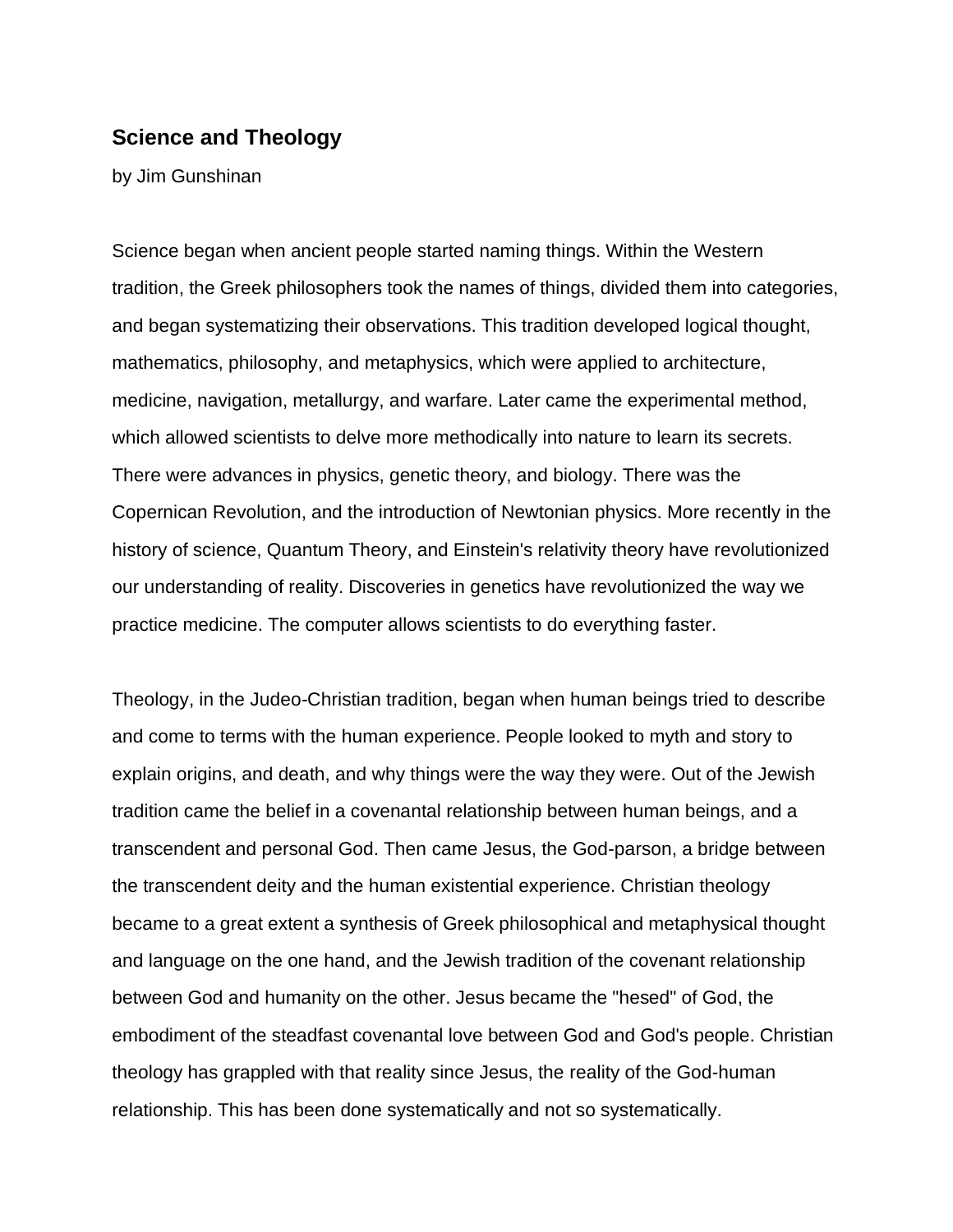Theologians need scientists to give them knowledge of the world. In the scientific community, with developments in our understanding of the universe and its origins, with Einstein's theories on relativity, and with the breakthroughs in physics at the subatomic level, we are realizing that the world is not what we thought it was. Matter becomes energy, and time becomes relative. We stand at the edge of mystery as scientists. The ongoing scientific revolution needs direction and guidance. Technology is expanding, influencing the world in powerful and threatening ways, and it seemingly has a life of its own. It is common among some scientists to separate science, technology, and values, to see them as mutually exclusive. If we are to survive as a planet of living beings, this can no longer be true. Scientists need theologians to help them see the value of their pursuits, in a larger context.

This brief and impressionistic look at the history of science and theology brings me to the point of why I am writing this paper. I need to integrate the scientist and the theologian in me. I've crossed a border, from the scientific perspective into the theological one, and I need to understand the difference better, and to see what I've brought with me. I need to connect six years of math, chemistry, physics, mechanical engineering, materials science, fluid mechanics, physiology, and research, to sixteen years of philosophy, theology, and ministry. I need to connect the left side of my brain to the right side.

This paper is a dialogue, since, in my experience writing it that is what it has been, a dialogue between the scientist and the theologian within me. I've done some stereotyping here. I haven't represented every scientist, or all of science. I have relied on my experience, which has been mostly on the empirical end of science. I haven't represented every theologian, or all of theology either. My experience has been on the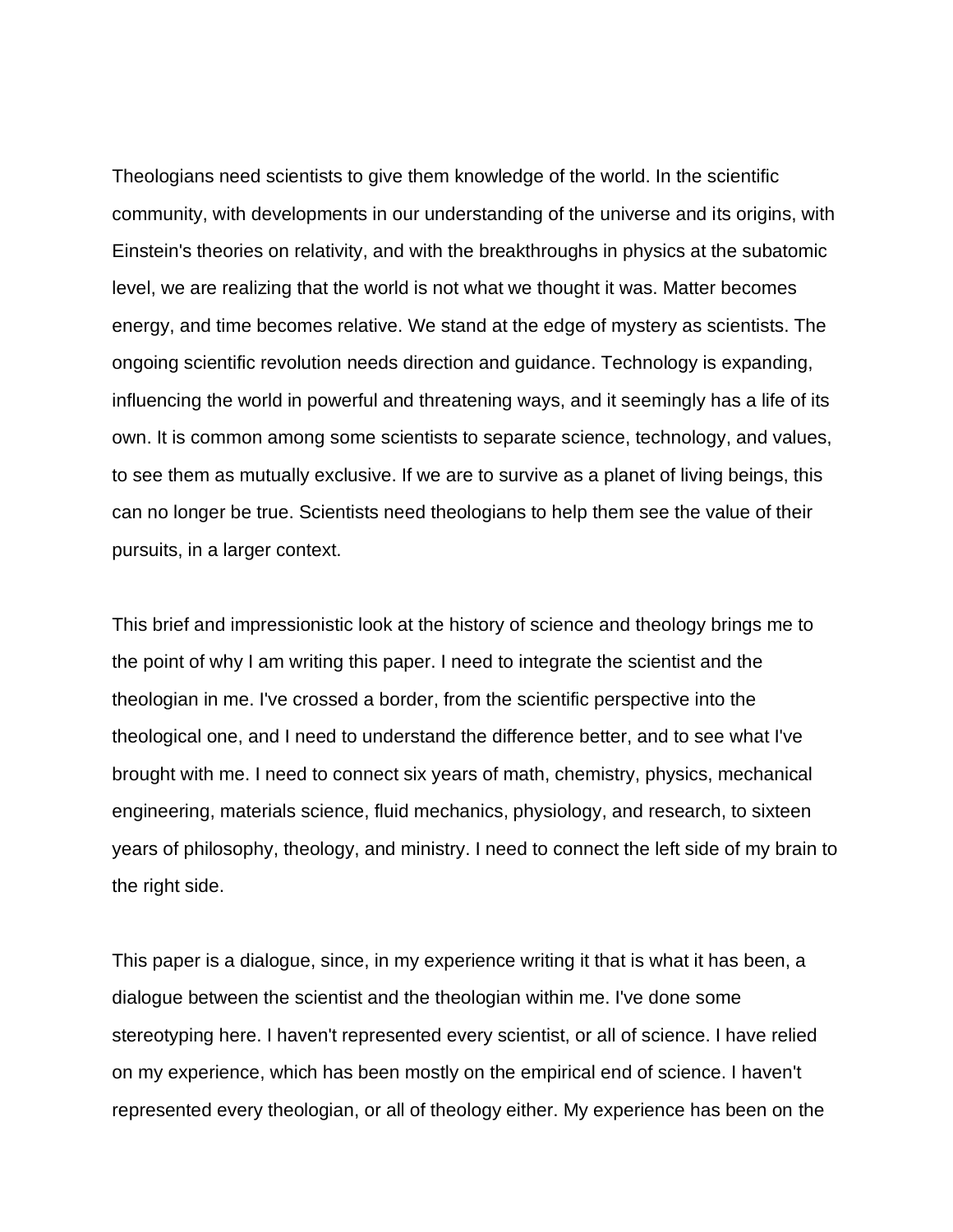systematic side of theology, and in pastoral theology. But I have tried to be fair and represent well both sides.

This dialogue has a context. I have provided some categories, to focus upon, and a facilitator to ask pertinent questions, and to help compare. I'll let the scientist and the theologian do the talking, beginning with what is basic to both fields: perception, use of language, goals and processes, and problem solving. Then I'll let them discuss creation and creativity, followed by ministry and technology. The conclusion to this paper will be about the attitudes of both the scientist and the theologian, and how these attitudes, in the end, make all the difference.

### **Basic Comparisons**

Q.= Questioner S.= Scientist T.= Theologian

Q. How do you perceive reality?

S. Sense experience is very important. As a scientist I look for what is verifiable, and repeatable in the laboratory. How I perceive reality is conditioned by my physical perspective, in relationship to the object or process I perceive. Often an experimenter will affect the outcome of an experiment merely by his or her being in relationship to the objects involved in the experiment, either directly or indirectly. How and what I perceive is also conditioned by my prior attitudes, education, and even my socioeconomic background. To a certain extent, we are all preconditioned to see things in a certain way. Scientists are no different. For example, it has been noted that ancient mariners were able to navigate at sea using the planet Venus to guide them, during the daytime! Today we are not preconditioned to see that well. I also experience insight. That is a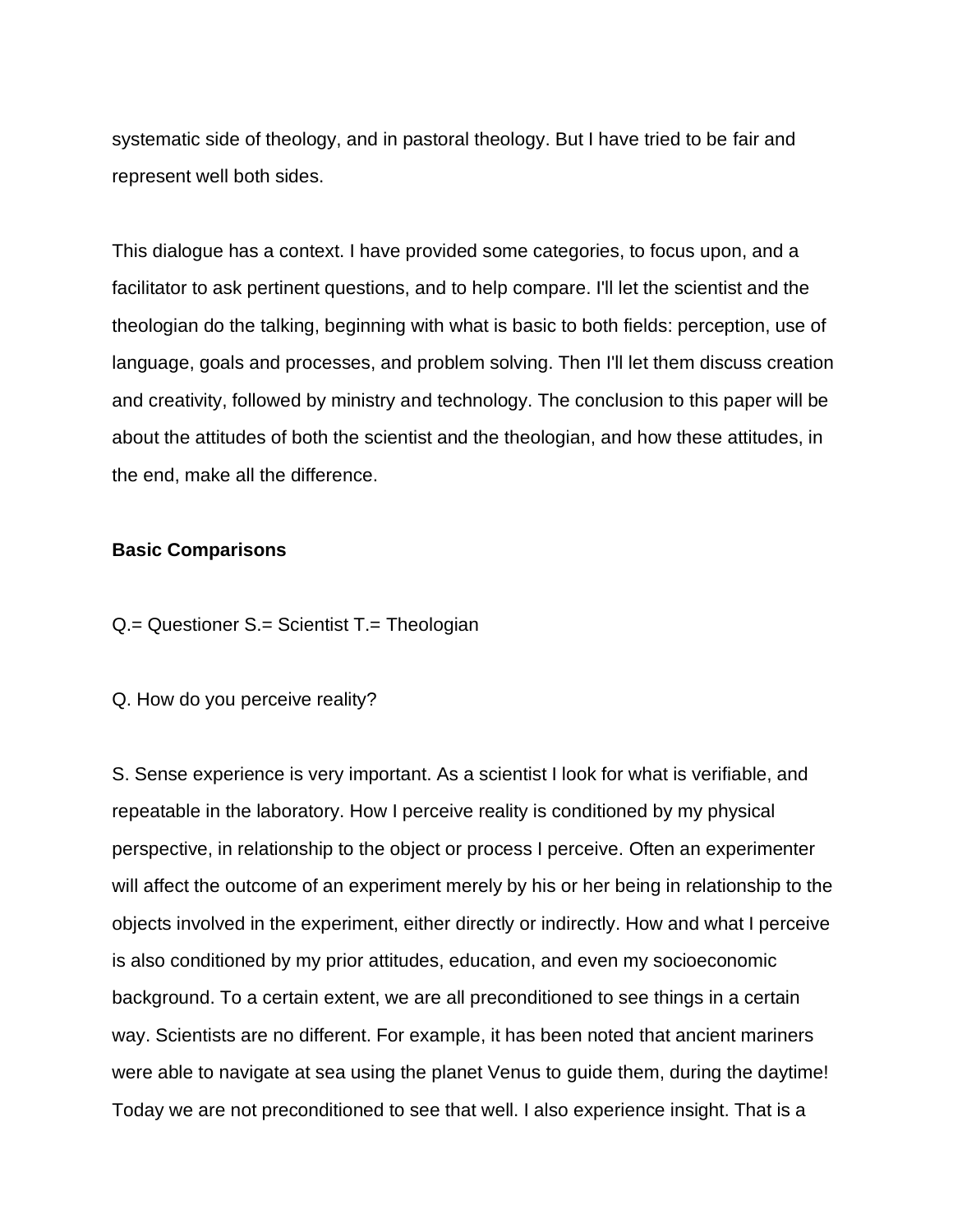process by which a new perception of some reality is made unconsciously, and then comes to consciousness.

T. Sense experience is also important to me. So also, are emotional experiences, and what I call inner experiences, which are dreams, visions, insight, and intuition. As human beings our experiences also include that which is unverifiable, phenomenon such as joy and suffering, faith, hope and love. These spiritual qualities are all part of the data I perceive. I, too, am conditioned by my physical perspectives, by my attitudes, education, and socio-economic background. For example, in Latin America, Liberation Theology is an approach to theology different from that in North America, and in Europe. Liberation Theology emerges from the unique faith experience of the people there. The same can be said for Feminist Theology and Black Theology. These arise out of a particular faith experience.

Q. Then sense experience and insight are important to both of you. And you both admit that you are conditioned by your perspectives and attitudes, which are shaped by your education and socioeconomic backgrounds. The scientist is interested in what is verifiable, and so is the theologian, but the theologian is more concerned with the rest of the human existential experience, which isn't always verifiable.

How about the language that you both use to describe reality?

S. I use highly symbolic language, numbers, and symbols. I use names or labels for things. I also use images and metaphors. My language is suited to precision and to analysis, to logical thought processes. It is best used to describe objects and the relationship of objects.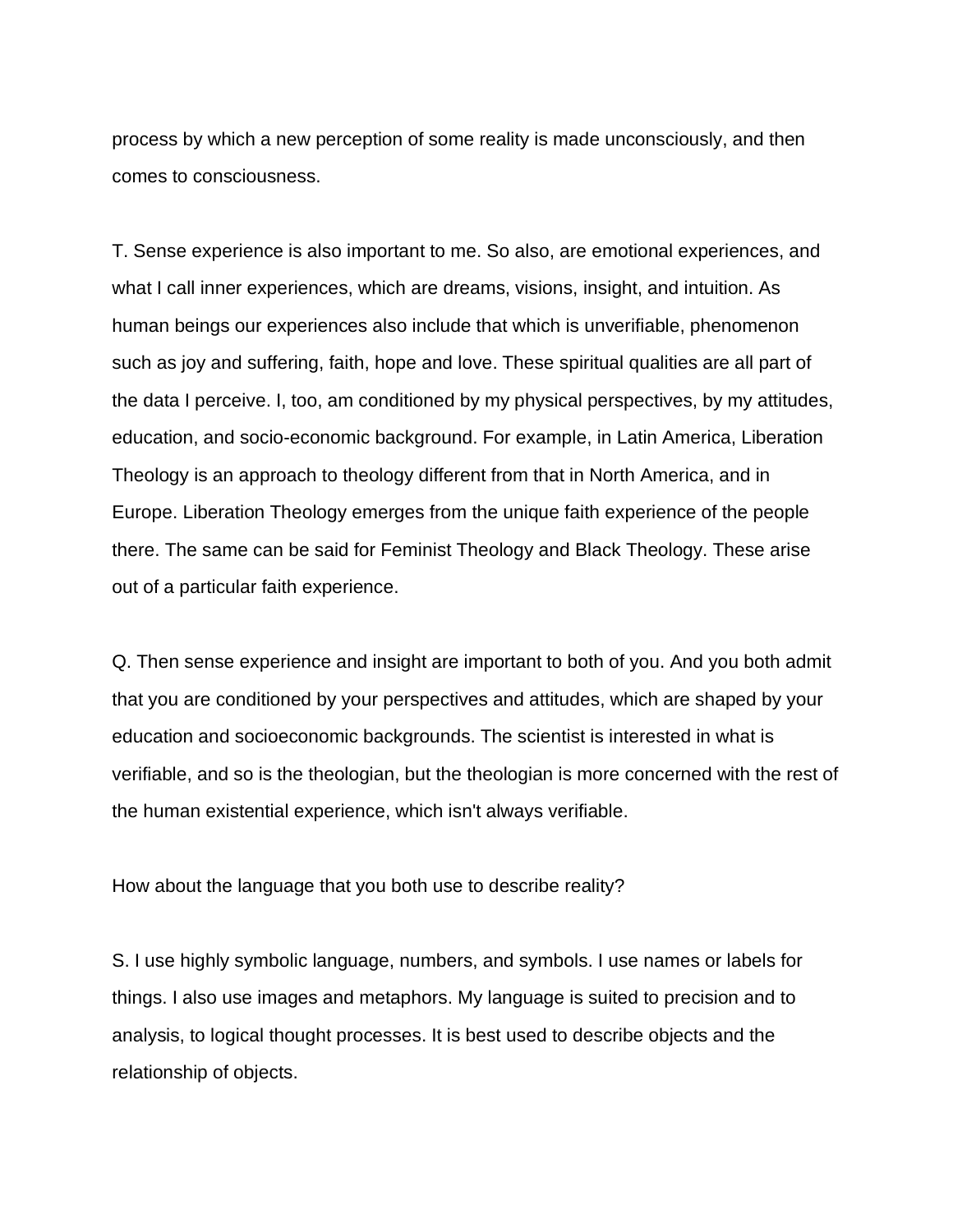T. I also use names and symbols, only I use symbols in a different way. In liturgy and in ritual action, the quality of the symbol is important, because the symbol participates in the reality it expresses. I also make use of images and metaphors. I use stories, myth, and parable. My language is suited to an integrative or holistic understanding of life experiences. Stories and myth situate us as individuals and as communities in time.

Q. You both make use of language to convey experiences and understanding. You both use images and metaphors to describe reality. It seems you have common ground there, even if you use images and metaphors to describe different levels of reality. As you have mentioned however, scientific language involves highly symbolic numbers and symbols, which remove one somewhat from reality, to objectify it. Theological language can be descriptive of experience, and relational, although it too is often abstract and objectifying.

What are your goals and the processes you use to get there?

S. I seek to understand nature. I look for general laws or rules governing processes. I look for underlying structures in nature. I solve problems generally by breaking them down into parts, by objectifying. I extrapolate from experience using rational thought processes. I seek to predict the future using general rules or equations. I look for origins in nature. In science the new builds upon the old, even though there have been major shifts in consciousness. For example, Einstein's theories on relativity changed our consciousness of matter and the universe, but this has not negated Newtonian physics without a particular context.

I use tools to aid and enhance perception. For example, I make use of microscopes, telescopes, infrared detectors, and computerized axial tomography.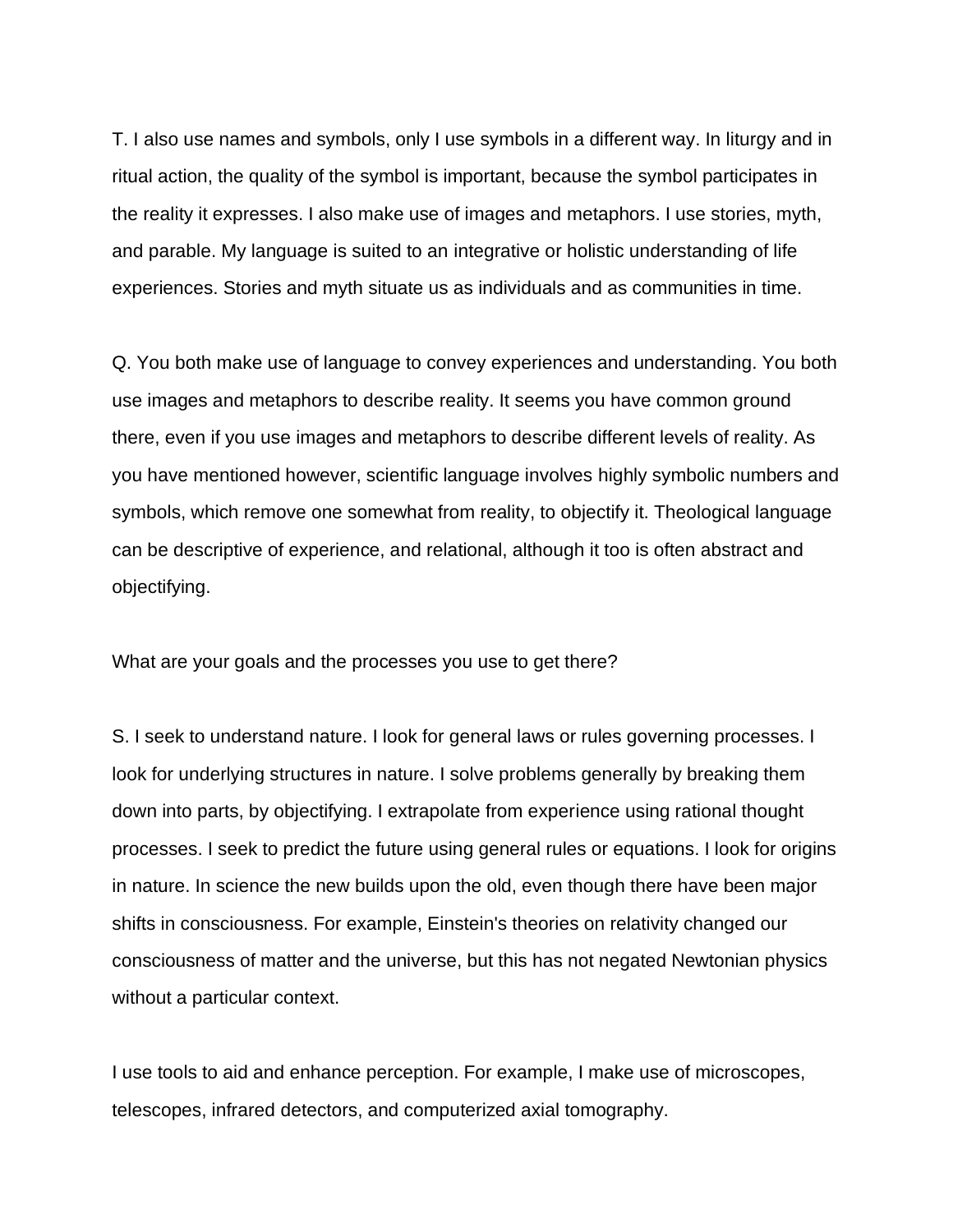T. In my work I seek to enlighten life and the human condition by reflecting on experience. I find that images, metaphors, myth, and story all arise out of human experience. These in turn help me to reflect on experience, both personal and communal, and to gain insight into life. As a theologian I try to situate the person in his or her own life story and to relate that person within a faith community. I seek to relate the human person and faith communities to the world at large, and to relate all that to God. By relating the person, the community, and the world to each other, and to transcendent reality, I try to articulate meaning in life.

Theologians draw on tradition, on knowledge passed on from one generation to the next, through scripture and through systematic theology. Theology is at its best when scripture and tradition are constantly being interpreted in the present.

Q. You are both, then, about the task of enlightening human experience. You look for underlying order in nature. The scientist looks for this in matter; the theologian looks for this in life in time. You are both based in your traditions. An historical consciousness is crucial for both of you for new growth and understanding in your fields. Science tries to analyze and separate things into parts, to look for structures, rules, or laws. On the other hand, theology gives meaning to experience by situating the individual in his or her life, by relating the individual within the community, in the world, and in relationship to God. Two very different pursuits!

How do you go about solving problems in your respective fields?

S. Well, there is the dogmatic approach. I call this the "brute force" method. It's also called "plug and chug". It involves applying existing formulas to a current situation. For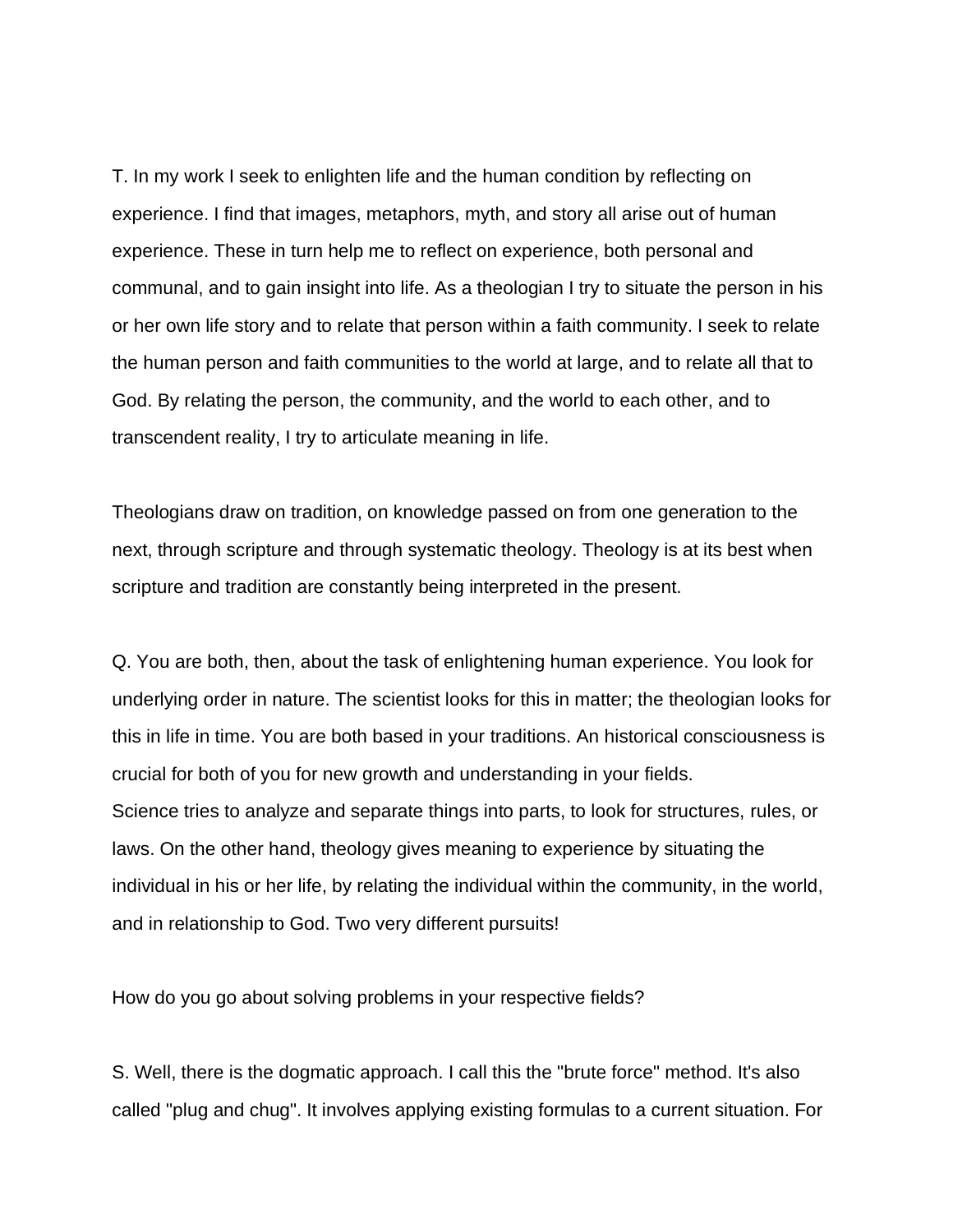example, if I wanted to know how much sand was at the seashore, I could count each grain one by one. This is an extreme example! Sometimes this approach fits, sometimes it doesn't. It doesn't take a lot of imagination! I can also apply a systematic approach. I lay out the elements of a problem and see what connections I can make. This often leads me to an insight, which is the result of an unconscious process. I like to use the metaphor of a light bulb suddenly going on in my head to describe this unconscious process coming to consciousness.

Also, invention is all about creating systems. An invention puts things in relationship for a particular purpose, usually in a brand-new way. This system can be an end, for example an energy efficient car engine, or it can be a tool for study, such as a microscope, or it can be a new process. Sometimes scientists try to directly mimic a system of nature, for example, the artificial heart.

T. Theologians also use the "dogmatic approach" and apply traditional dogmas or formulas to present situations, as an aid to understanding and decision making. For example, this is sometimes used in the field of ethics. It is the "storehouse of knowledge" approach. It doesn't require a lot of imagination either. There is also the systematic approach. I let me first define "system" here as anything consisting of interrelated elements, arranged for a particular purpose. You can think of the elements as being opposed to one another, or in dialogue with one another, in tension, or other ways of describing a relationship. In theology the systematic approach means laying out a conceptual framework. This puts things in relationship to one another. Some new understanding arises, connections are made, insight happens.

Q. To sum up then, you both apply a dogmatic and a systematic approach to solving problems, for seeking understanding and guidance in your respective areas. The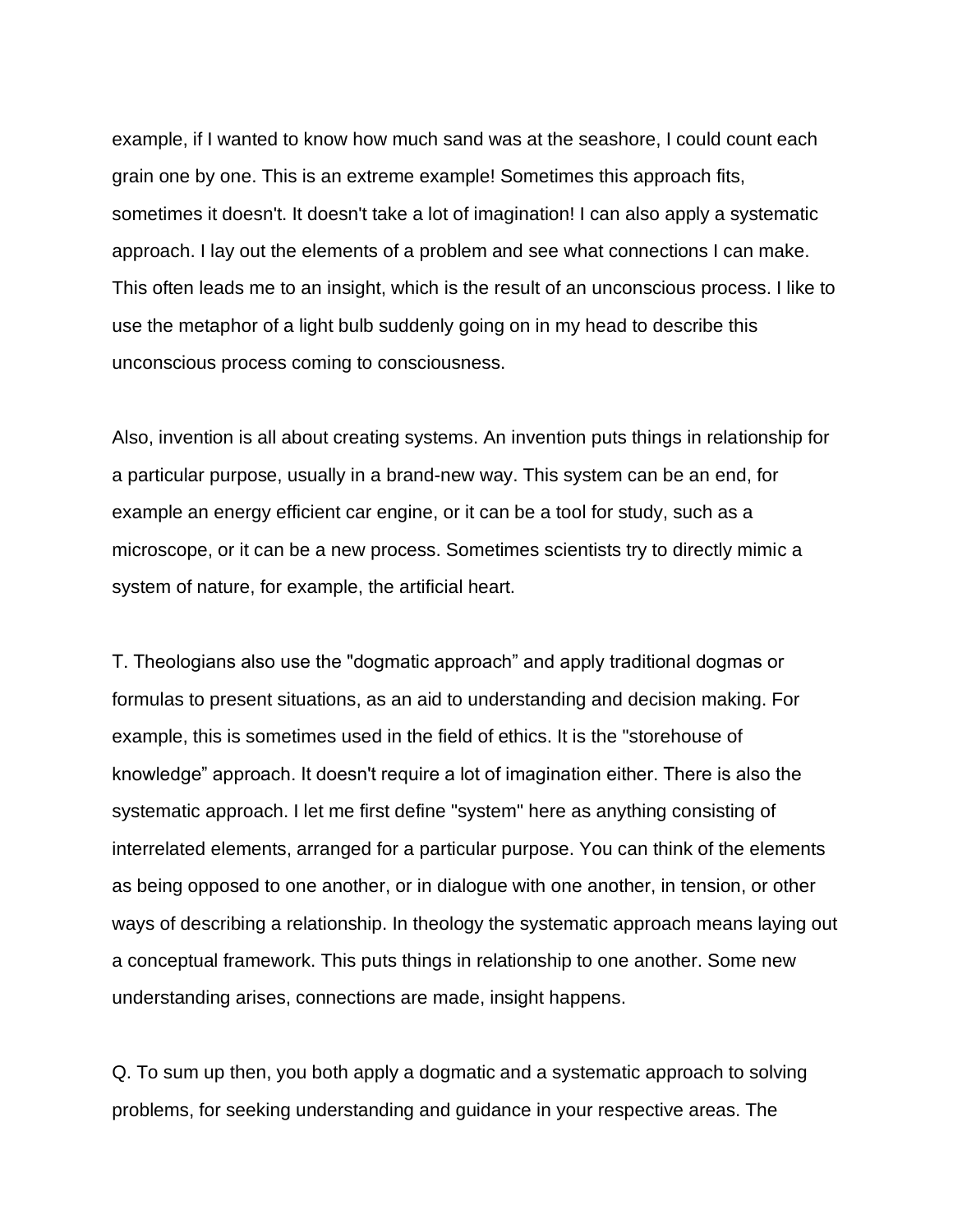systematic approach seems to be the most fruitful and requires some imagination. You both recognize an unconscious process, which we will call insight. It is about making connections. You both use systems, but in different ways. We will get more into that in the next section on "Creation and Creativity".

## **Creation and Creativity**

Q. Let's get beyond the fundamentals now and discuss creation and creativity. These are important topics, which will lead to an understanding of applied science and applied theology, which are technology and ministry.

T. Creation for me is the material universe, which is of God, but does not limit God. I find God within creation, most particularly in the human situation. God is in the limit situations having to do with the human existential experience, such as death and suffering, which mark our limits and our creatureliness. I find God in the mystery of birth, and creativity, the newness of life. All of this is what theologian Carl Rahner calls the "categorical" or created reality. At the horizon of created reality God resides as mystery, as both the source and the ultimate end of all creation.

S. Creation for me means the material universe, past, present and future. My interest, as I have said, is in what is verifiable. Transcendent realities, such as God, are not my concern as a scientist. These things I cannot verify. I am interested in matter and energy.

I experience mystery, the unknown or transcendent in limit situations also. One that comes to mind is the origin of the universe, the beginning, before the "Big Bang". Another is in relativity, at the limit marked by the speed of light, where matter becomes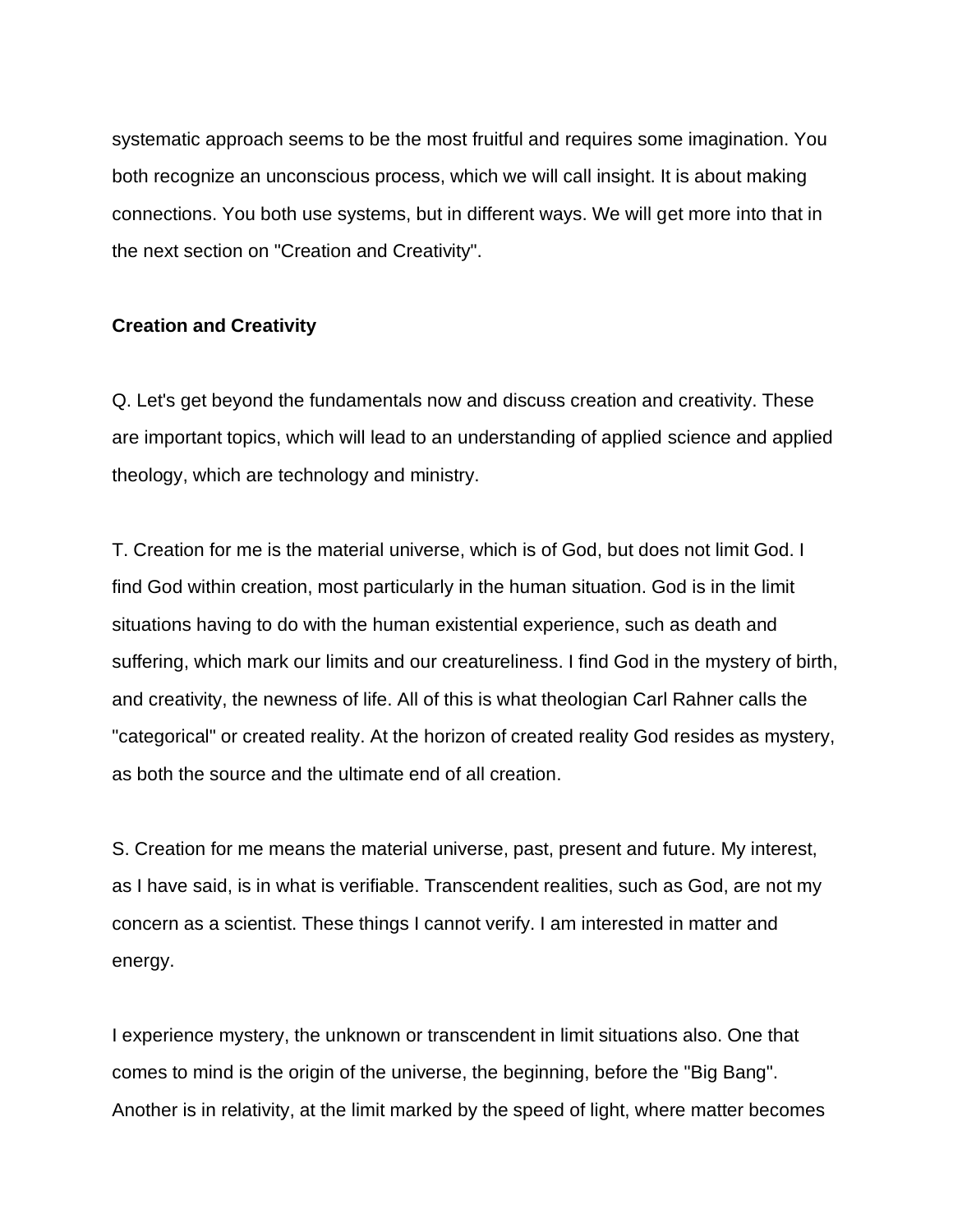energy, and where light bends. A third is at the subatomic level. As I get closer and closer to the base of all matter, I approach mystery. I also experience my own consciousness and desire to know, as mysterious facts of creation.

Q. Your differences here are obvious. The scientist sees creation as matter and energy. The theologian sees creation as matter, energy, and spirit, which is God in the world. You both recognize mystery and find it at the limits of human experience and knowledge.

Tell us about creativity.

T. Creativity happens within some system, loosely conceived as "elements in relationship''. Sometimes it happens when relationships are broken, and new ones begin. The most creative relationship is the relationship between two people. This generates a lot of energy at many levels. There is also a way in which I relate to experience that is creative. Memory meets experience and something new is born. Relating myself, my past and present experiences to scripture is creative.

The creative process is best described using metaphors. A seed that is planted in soil and watered will produce wheat, or corn. Or a seed will grow into a tree and produce fruit in due season. I am the soil, and the seed is the Word of scripture, the experience of another person, or my own memory and experience. The water is any nurturing that I can provide for the seed. The grain and the fruit are something new arising out of the relationship. Another metaphor is childbirth. Again, a seed is planted in me. There is a gestation period in which I nourish the seed growing inside. My body and blood go into the process. When the baby is born, I experience physical pain. I bleed, and experience pain in letting go.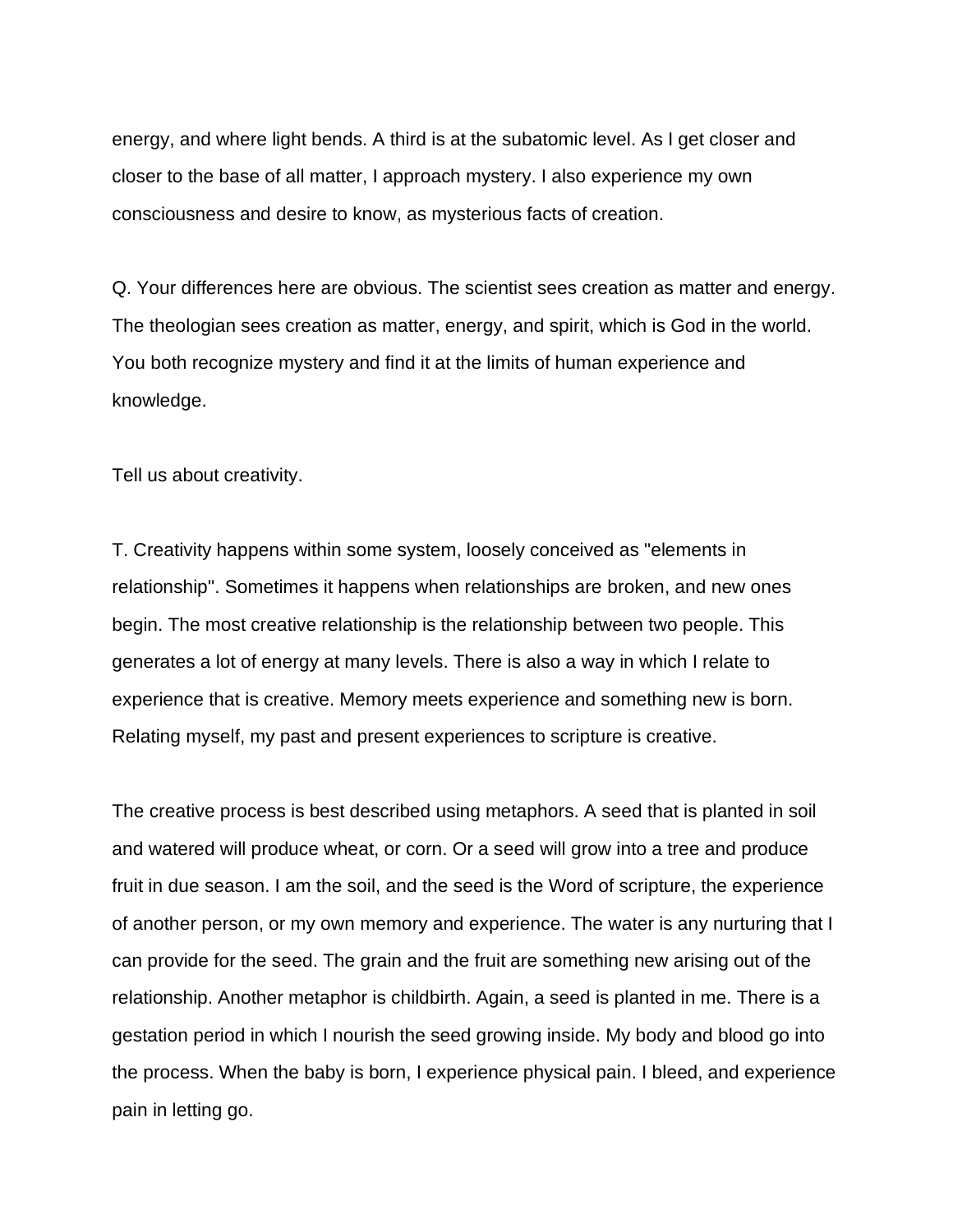One other metaphor is the encounter with the unknown, the wrestling with God. This represents the most profound kind of creativity, which makes little sense without faith. The encounter is an encounter with death or other limit situations. Through this encounter a person is himself or herself transformed. Wrestling with the mystery, with the unknown causes us mysteriously to die, and to be born again. This is the story of Jacob wrestling with God at the Jaboc Ford. Jacob came from the encounter a changed man, with a new name, and a limp. In my tradition this is also called an experience of the cross.

S. I am creative when I invent things, when I create new systems, or mimic natures systems. This creativity happens when I put myself in relationship to some object or objects and imagine new possibilities. I am creative when I gain new understanding into a reality in the form of an insight. And I am creative when I create images and metaphors to convey my understanding of reality.

Q. Creativity for both of you is about bringing something new into the world. For the scientist it is a new system, or a new insight into reality that can be passed on. For the theologian creativity involves the whole person. The metaphors that the theologian uses are organic. They describe a process which involves receptivity and nurturing, and which involves dialogue at many levels, a dialogue between people, between persons and experience, and between persons and God.

### **Ministry and Technology**

Now we are finally ready to talk about application. We have discussed fundamentals, language, perception, goals and processes, problem solving and creation and creativity.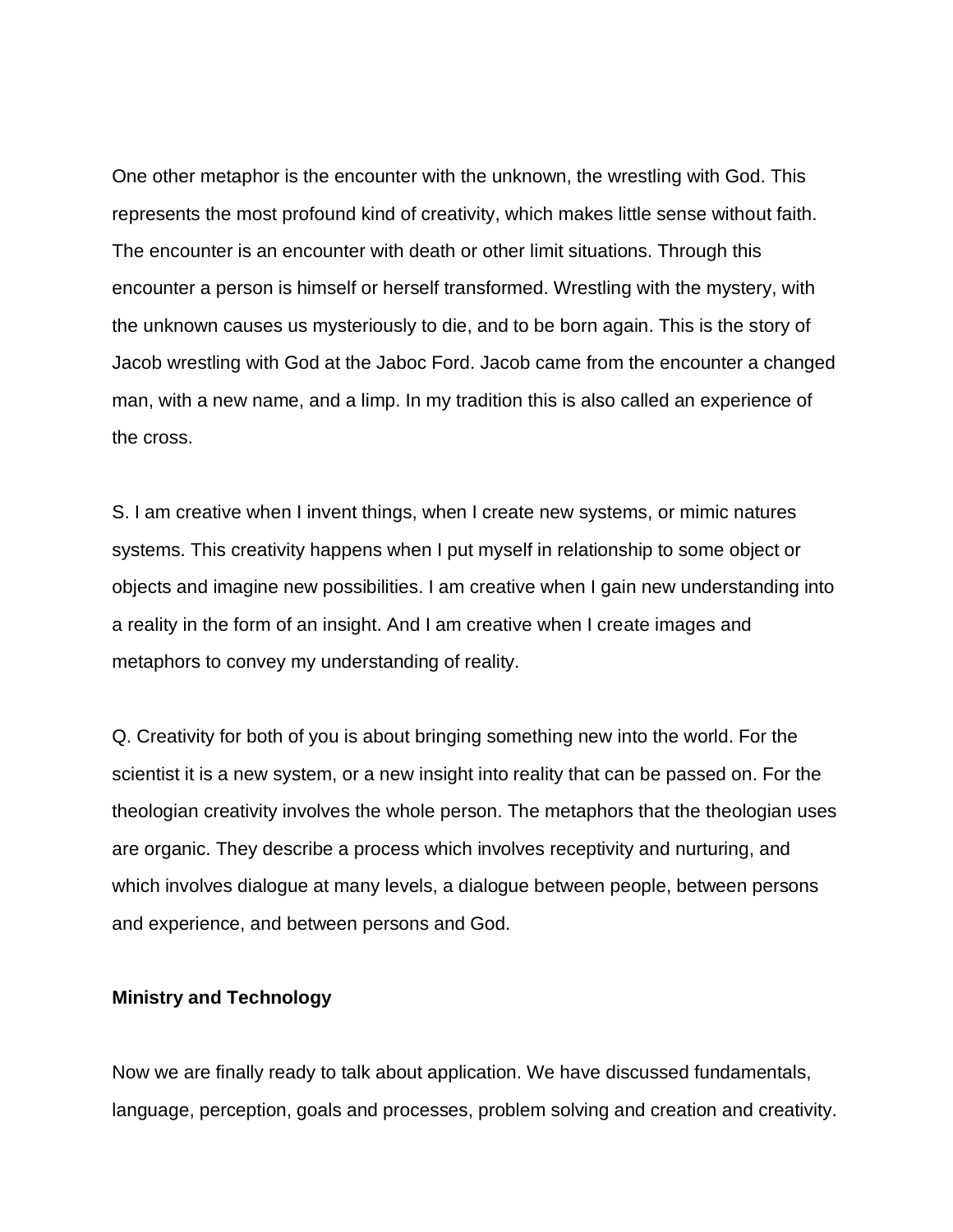How do we apply all this, in ministry for the theologian and in technology for the scientist?

S. I invent systems that aid our material existence. These are used for transportation of people and material goods such as food, and for other forms of communication between individuals, and between communities and nations. In today's ever changing and increasingly volatile international environment, reliable and swift forms of communication are essential for our peaceful coexistence and mutual survival. I help develop agricultural products and methods of production. Unfortunately, I also do weapons research and development.

I do medical research and invent diagnostic equipment. I study the human body and apply that knowledge to assist in the healing of the sick and the broken. I study the human mind and human behavior to heal people who are psychologically or emotionally hurt or diseased. I study society and try to develop healthy social systems.

I extend the boundaries of human understanding in pure research, in studying outer space, the stars and other planets. I invent satellites and other space vehicles that extend our knowledge of space and of our own planet Earth. I search for knowledge about the origin of our planet, and the origins of human development, through the systematic disciplines of physics, geophysics, genetics, and anthropology.

T. Three general areas of ministry are pastoral counseling and spiritual direction, preaching, and liturgical leadership. In these areas we see various ways in which theology is applied. Spiritual direction or other forms of pastoral counseling involve a system of two people. Out of this relationship arise increased awareness and understanding, insight and new life. The director or counselor is himself or herself a tool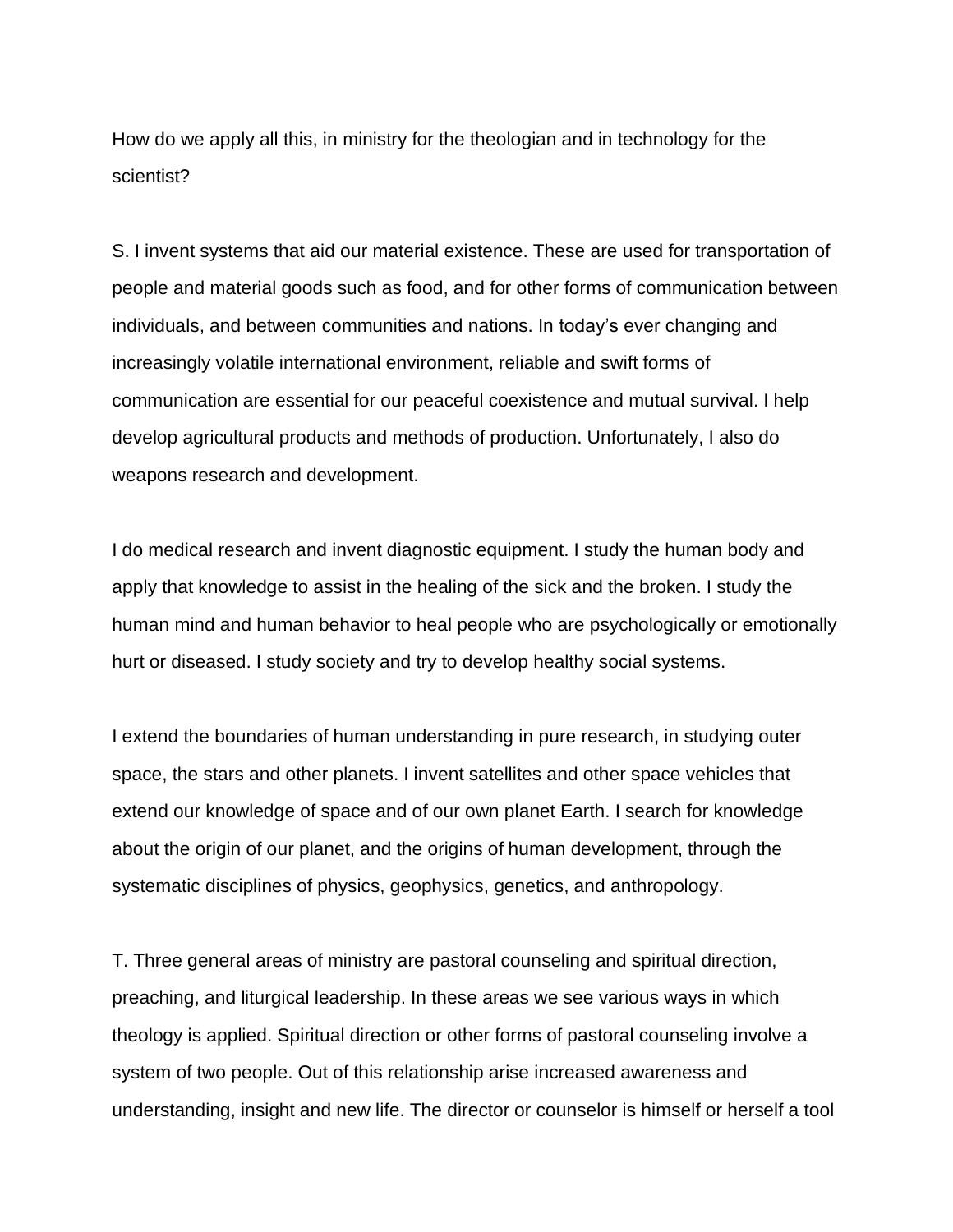of perception. That person is also a human sanctuary, where another can come and live-in trust. I gift people with both my presence and with my perceptions. This requires of me as minister openness in relating to people on many levels. It requires of me an awareness of my own physical, emotional, and spiritual life. I would be remiss if I did not point out what is basic to this process. There is no creativity in this relationship without love and compassion.

Preaching involves a creative process in which I relate to scripture in a systematic way. In the dialogue between scripture, my experience and myself is born something new, connections are made, and imagination is kindled. The Word of scripture is transformed into other words, metaphors and images that will speak to the mind and heart of the hearer. I apply systematic thought and reasoning ability to shape what is born in my imagination into something coherent that others will be able to receive and benefit from. Just as the homily is a product of the Word nurtured in me, the word can be a seed growing in others. With it I may help people enlighten their lives within a faith context. That word must be at times prophetic and challenging.

In liturgical preparation and leadership, I help provide an atmosphere in which a person can encounter the transcendent in Word and in symbolic and ritual action. This includes preparing a suitable physical environment for worship. Here the spirit is nurtured, and through ritual action and the spoken word a person's mind and heart are educated in the truth of the believing community, which is its faith.

#### **Attitude Is All**

Immanuel Kant wrote in *The Critique of Pure Reason*, that human reason has gone from the position towards nature as that of a pupil before the teacher, to that of a judge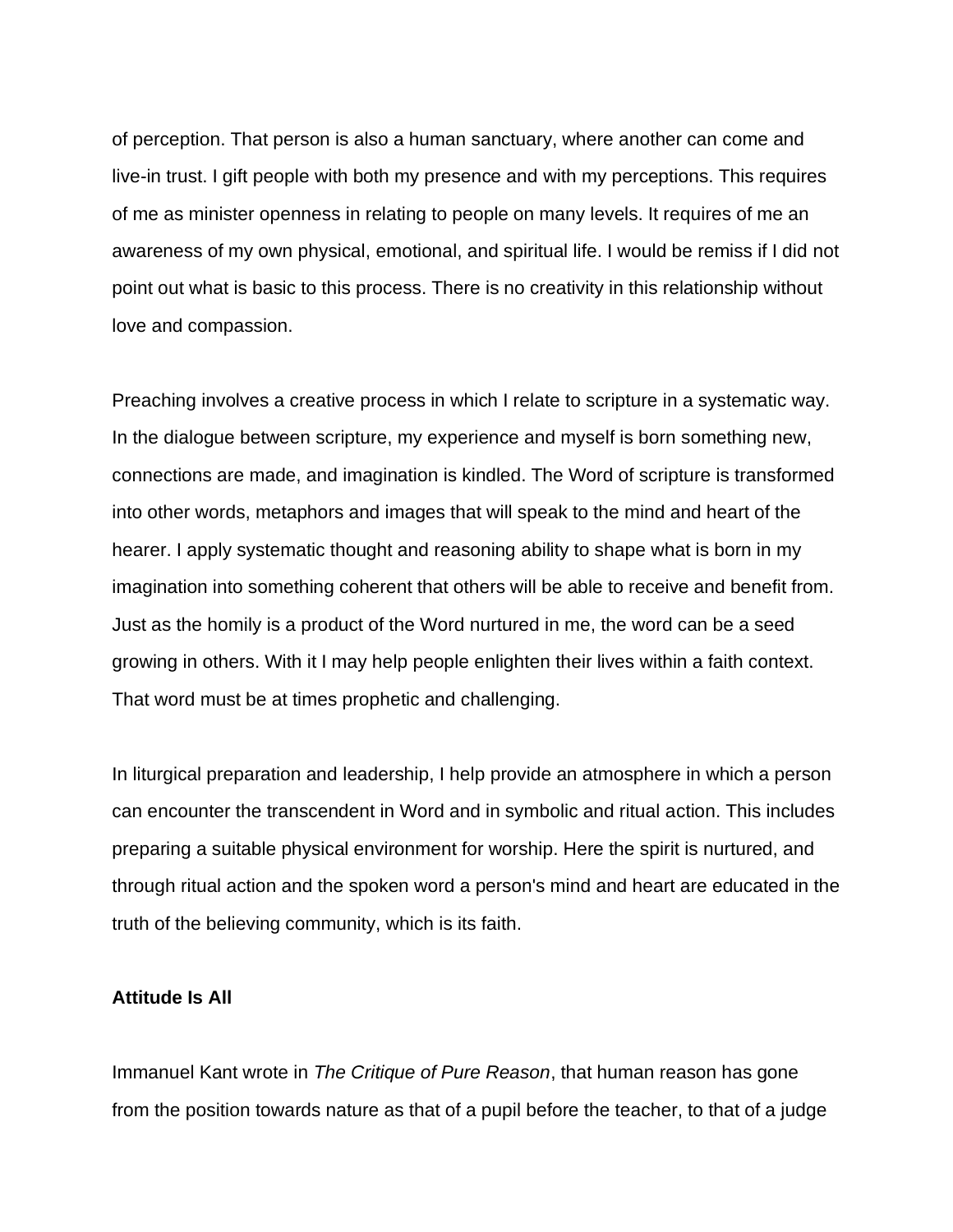before a witness (1). Scientists and theologians need to move once again to the attitude of the pupil now that we have matured in our methods. If we have the attitude of a judge interrogating a witness, we will only get the answer we ask for. If we have the attitude of a student before a teacher, we are open to receive much more.

The study of science and theology has given me the ability to make systematic connections between things. This paper is an example of that. Much of this goes on in me unconsciously, leading me to new insights. It is good to be able to discern similarities and differences, to seek common ground on an intellectual or ideological level. Science has also given me the eyes I see with, the eyes of my mind. These are the eyes that analyze and scrutinize, that see things in parts. These eyes have undergone some tempering. The kind of analysis and scrutiny that is suited to objects is not always helpful in dealing with human beings. I've learned this from striving for my own self-understanding. These eyes sometimes "miss the forest for the trees". But they serve me well when I can share my perceptions with another, and in my own selfunderstanding. I think I have an ability to concentrate and focus that I would not have had accept for my scientific training.

My theological training and ministry experience has been about opening my heart wide enough to let people in, people who are suffering, or who are angry, people who are joyful. It has also been about opening my mind to understand what is going on at different levels of my being. My consciousness has been expanded, through reflecting on my own inner experiences, my own wrestling match with God. Theology has provided me with a language, and a context for dealing with experience.

Through my theological training and ministry experience, I have learned to respect the inner processes of creativity and growth in myself and in others. I have a feeling, like